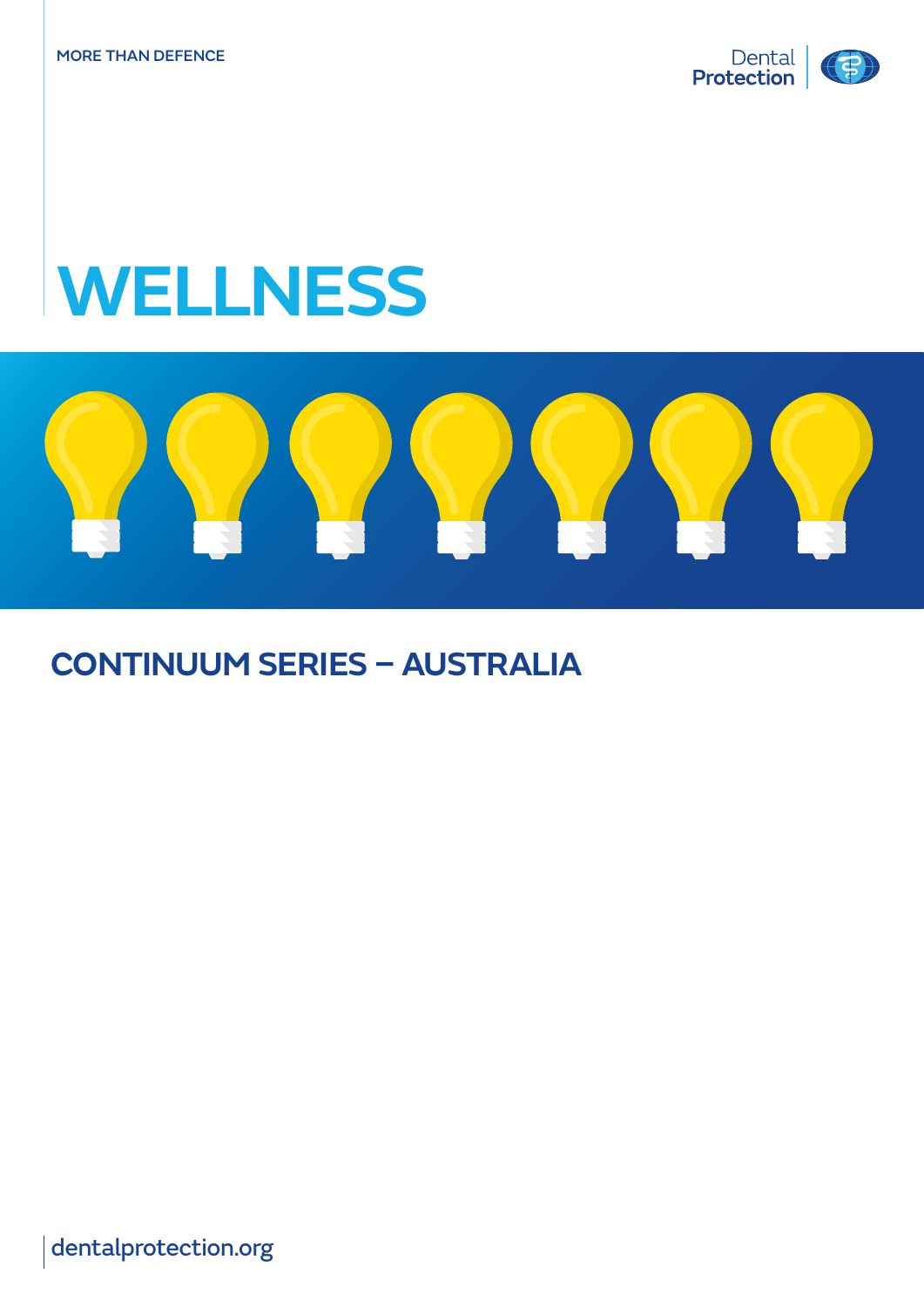# WELLNESS – DEALING WITH DIFFICULT TIMES AUSTRALIA

### **CONTENTS**

- 1.0 Introduction
- 2.0 Why are dentists so susceptible to stress?
- 3.0 Why does stress matter?
- 4.0 Reading the signs
- 5.0 How do we reduce stress in the workplace?
- 6.0 How do we approach our own professional and personal lives?
- 7.0 You are not alone
- 8.0 Counselling service
- 9.0 Summary and references

### **OVERVIEW**

DPL's **Continuum** series of Advice Booklets forms part of our commitment to assist and support members every step of the way from student to graduate, from the early years of professional life on to safely negotiating the many challenges that can arise at critical moments throughout a professional career, and helping them through to a happy and worry-free retirement (and beyond). In particular we aim to make members aware of the dentolegal pitfalls associated with all these critical moments, so that they are more able to cope with them at a personal level and to manage them safely and successfully in a professional sense.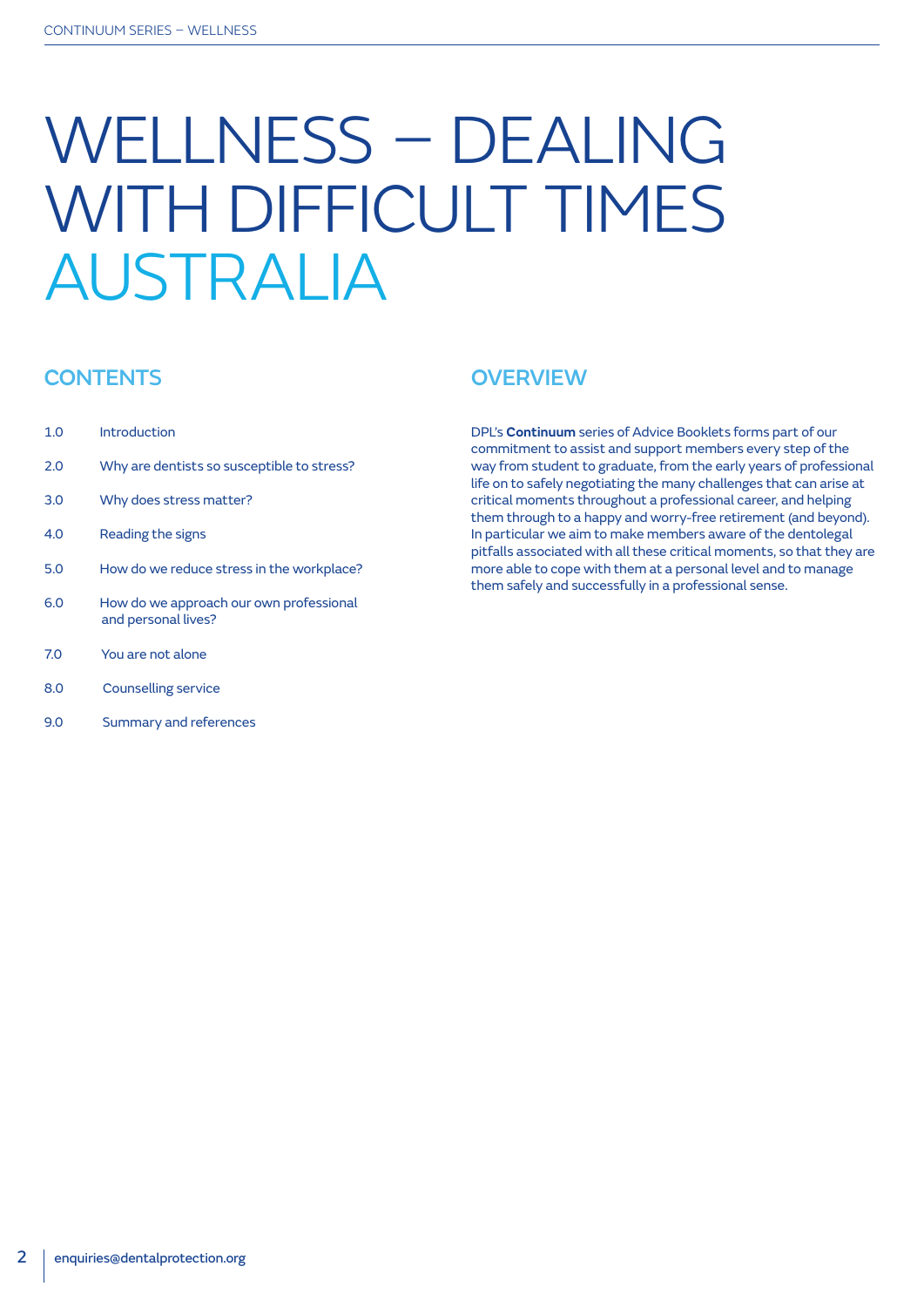## 1.0 INTRODUCTION

For most of us, dentistry is a rewarding and challenging profession. In addition, its rewards and challenges contribute to a mix that suits our intellect, our ambitions and our inherent need to contribute to society. Whether you are a student, a young graduate in a training post or an experienced old hand, it is also worth remembering that dentistry has also been identified as one of the most stressful of the health professions.

# 2.0 WHY ARE DENTISTS SO SUSCEPTIBLE TO STRESS?

Not only are we required to work in an intricate manner in a sensitive and intimate part of the body, sitting in the same position for long periods of time, but we are also responsible for the smooth and seamless management of the patients on our day list. Added to this may be the ever-increasing demands and expectations of patients and a constant awareness of not running behind schedule. Work-related financial pressures can emerge both at a personal level and from the complex challenges of running and working in a small business. As if this wasn't enough, we have to ensure that we maintain the clinical excellence expected by our patients, colleagues and a variety of regulatory bodies.

Faced with all these factors, and for the most part, not having received any particular training in, for example, people skills or financial management, it is little wonder that we can fall victim to stress related illnesses, either mental, physical or both.

#### **AM I II 12**

Stress itself is not an illness but is, *'the adverse reaction people have to excessive pressure or other types of demand placed upon them'. The definition 'makes an important distinction between the beneficial effects of reasonable pressure and challenge* (which can be stimulating, motivating and can give a 'buzz') *and work-related stress, which is the natural but distressing reaction to demands or 'pressures' that the person perceives they cannot cope with at a given time'.* The concept of individual perception is particularly relevant in that, faced with the same situation, eg, A difficult procedure or a demanding patient, one dentist may relish the challenge and yet the other be trembling in their shoes!

Two other factors which can generate stress in dentists are control and change – our ability to influence the circumstances around us, whether at work or home.

Stress is a very personal thing. As intelligent, highly trained professional people we feel that we should be able to cope, and we are often highly resistant to any suggestion that we are not coping as well as we should be. But there are many factors which impact upon our 'coping' mechanisms and when several of them are working against us at the same time, or in ways that are unhelpful or destructive, 'coping' may not coming as naturally as it might do in more normal times, and it will often need to be a conscious and deliberate set of actions.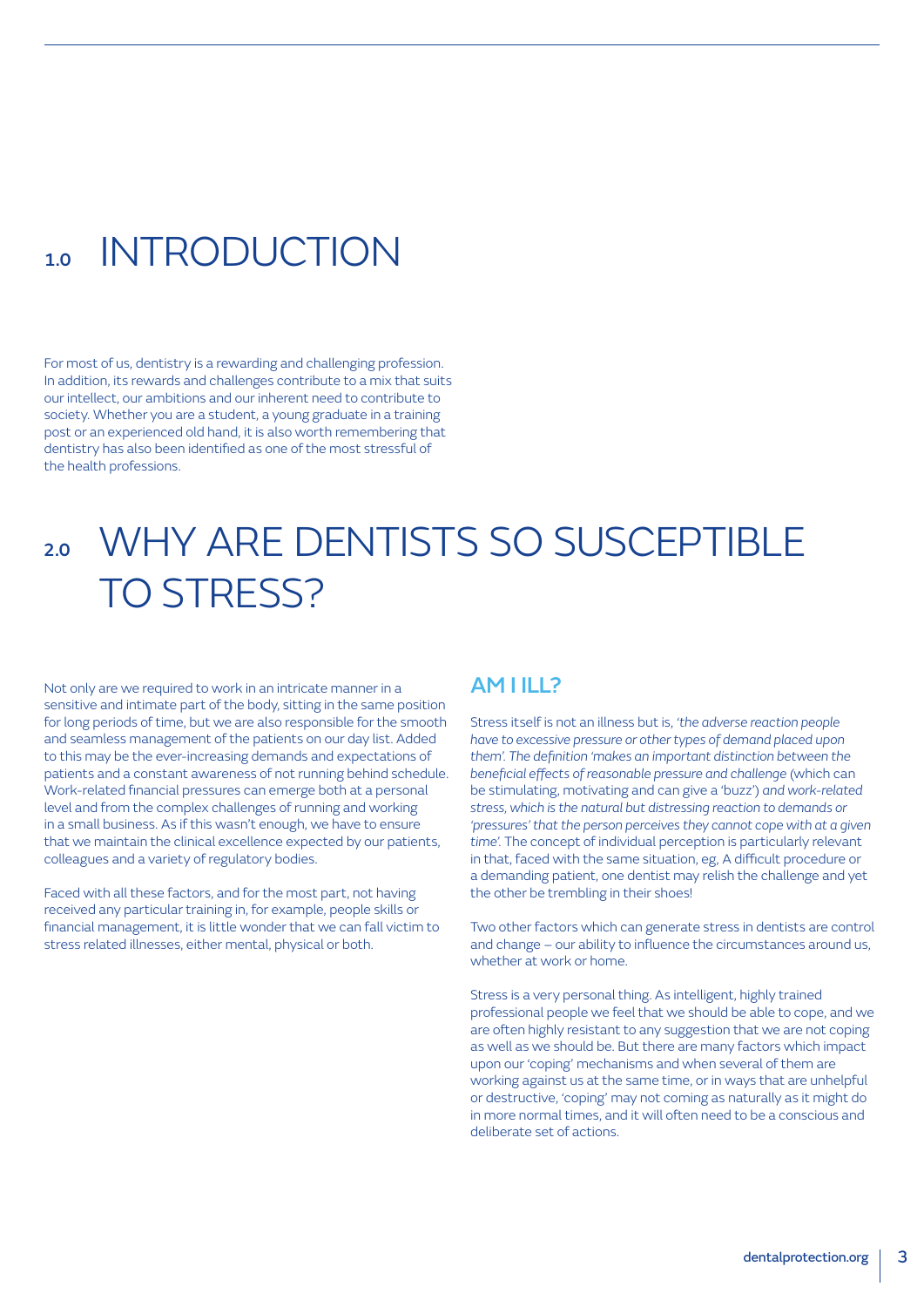Most of the time 'coping' is an unconscious, natural reaction to challenging situations. Some of us are better able to stay positive and take things in our stride, and some people see solutions rather than problems. But even the deepest and most resilient of coping reserves may prove to be insufficient on occasions when a particular combination of challenges confronts us at the same time. People who normally cope very well with life's challenges can find it quite perplexing and disorientating when suddenly they find that they are struggling and they can't understand why.

Reading and thinking about the contents of this advice booklet is a positive first step towards understanding and getting to grips with what is happening – and dealing with it.

#### KEEPING CONTROL

It is clear that we function best when we are in control of our circumstances; when we feel we are responsible for our successes or failures due to our own personal attributes. This could also include the responsibility of the welfare of both patients and staff. As is often the case however, bureaucracy can on occasion, militate against this feeling of control which can then result in work-related stress. It also illustrates the importance of involvement in the process of change for the best results to be achieved. 'Today's dental environment is not going to change to accommodate the individual. It's the individual who needs to learn to accommodate to the environment if he or she does not want to pay the price of chronic stress.1 '

#### ACHIEVEMENT

There is no doubt that we all need some pressures and challenges in our daily lives to get us up in the morning and to keep us going. These can galvanise us into achieving great things and to work at our most productive level, but we have to be aware that having unrealistic goals or expectations can possibly result in the 'law of diminishing returns' ie, the more we push ourselves to reach that elusive goal, the less well we can sometimes perform.

It can be demoralising to keep missing targets that we have set for ourselves. Indeed, in a study examining the sources of stress for Australian dental students it was suggested that the high levels of stress reported could be explained by an 'underlying tendency towards perfectionism'. Typically, students enter dental school as high achievers with powerful expectations of scholastic excellence. Once immersed in an environment where academic excellence is the norm, their self-concept is adjusted, and a new norm of competitive perfectionism can emerge<sup>2</sup>. Careers develop subsequently and that competitive perfectionism characteristic is transferred to general dental practice. At that point, because many contradictory incentives are introduced, the norm is influenced again by a confused set of ethical and performance questions.

This is not to underestimate the thrill of achievement, but it is worth paying heed to the warning signs, and to ensure we remain in control.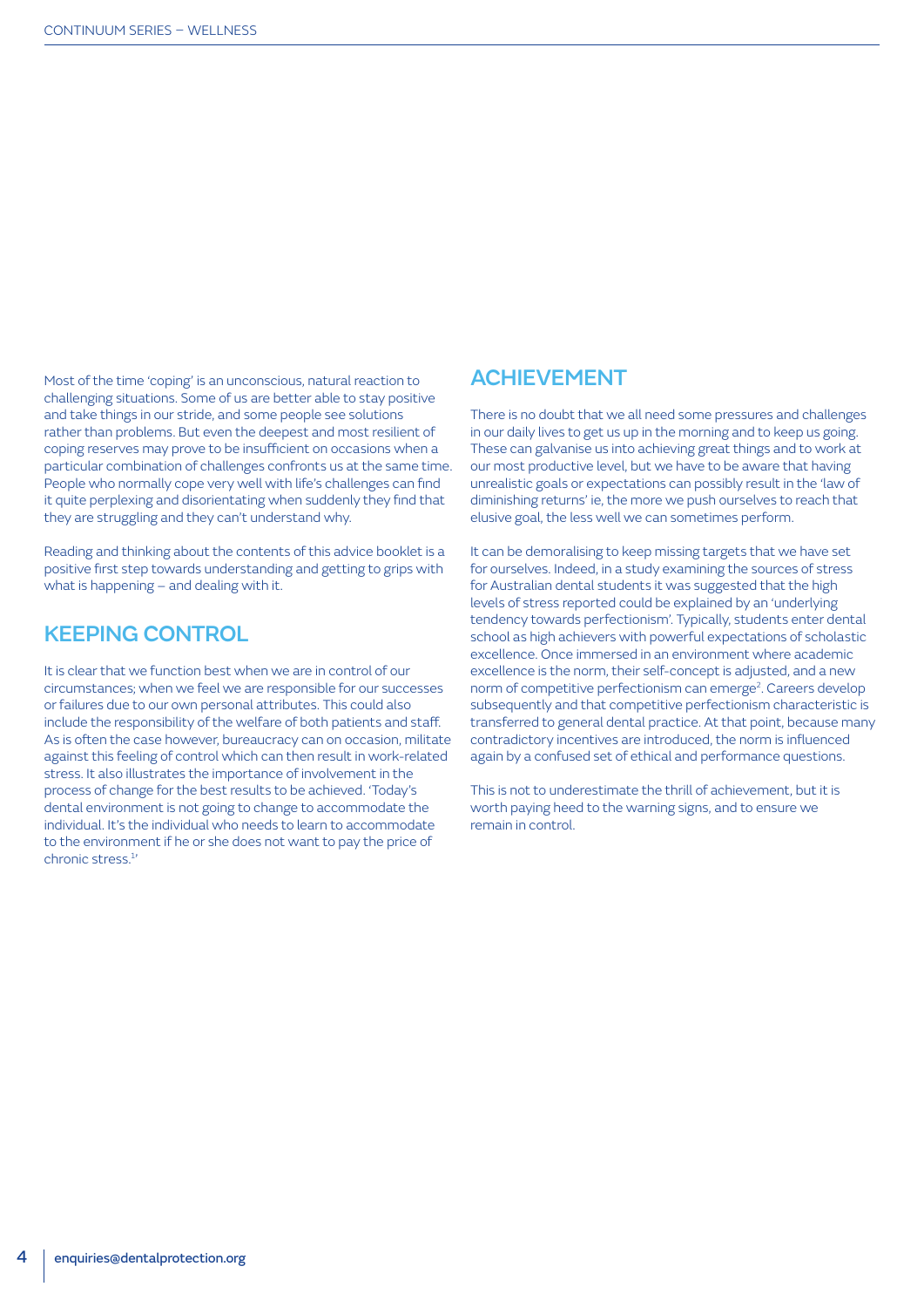# 3.0 WHY DOES STRESS MATTER?

• How stress affects our behaviour.

- How stress affects our judgment and decision making.
- Tips for recognising and managing stress in ourselves and others.

The primal reaction to threat or stress has been described as a 'fight or flight' response. When we perceive such a threat, this triggers a response which has three components:

A **physiological** component – changes occur in our bodily systems over which we have little or no control

An **emotional** component – we feel tense and anxious

A b**ehavioural** component – stress impacts upon our performance both intellectually and physically (see below).

The evolutionary increase in human intelligence has enabled men and women to perceive stress in ever more varied and numerous situations; some people have a diminished capacity for adaptation and feel threatened by situations that for others would be trivial and innocuous, particularly in circumstances involving change of an established routine or when meeting a situation for the first time. This perception of threat is an elective decision – in most cases you can decide to treat a given situation as stressful, or not. Emotional intelligence helps us to make more rational decisions when stress is challenging our impulse control and ability to think clearly.

Any new situation, including people that we don't quite know how to handle, is a demand for adaptation and by definition can activate our stress response. It is no surprise, therefore, that if these demands for change could be measured in some way, we would have some measure of the stress levels experienced by an individual over a given period.

Fortunately, precisely such a scale is available to us, thanks to the early pioneering work of Walter Cannon in the 1920s, Adolf Meyer in the 1930s and the better known work of Thomas Holmes and Richard Rahe in the late 1960s and early 1970s. The fact that these studies still have wide application today, so many years later, is a testament to how sound and enduring the principles are.

#### THE HOLMES-RAHE ANALYSIS

Rahe had developed a 'Social Readjustment Rating Scale' (SRRS) after sampling subjects in the USA with a broad 'mix' of ethnic origin, religion and culture, to obtain a subjective 'score' for 42 carefully chosen social changes that might call for readjustment (adaptation) on the part of an individual. Subjects were asked to rate the severity of the subjective impact of each of these changes on a scale from 0 – 100, and each of these units was referred to as one Life Change Unit (LCU). For orientation purposes, the most frequently occurring major social readjustment – marriage – was allocated a random value of 50 LCU's, enabling subjects to assess each change relative to marriage, ie, whether more or less stressful, and by how much.

The 42 'life events' and the LCU score that was allocated to them after all the subjects' scores had been analysed are detailed in Table 1 overleaf. These LCU scores are mean values, standardised for age, sex, race, religion and so on. Within each loosely-worded category there is a wide range of possible interpretations – it would be very easy to structure a survey of 1,001 life changes but the results would be impossible to apply. For example, 'Change in living conditions' may mean a change in the number of people sharing a flat, or moving house, or getting the builders in, or indeed emigrating into a totally unfamiliar lifestyle or culture. It is also relevant to bear in mind that the chosen 'life changes' reflected life, values and the work and social environment as it existed for a very different generation.

By totaling the LCU's accumulated in a given period of time, it is possible to assess the social stress experience of an individual for that period. Holmes and Rahe took this one step further to investigate levels of stress upon health in general for the individuals concerned (Tables 1 and 2 overleaf).

The Holmes-Rahe analysis has since proved remarkably consistent, having produced similar results when applied to groups outside the USA – in Europe, Asia and Africa. This consistency is surprising in that one would expect to find incongruities in response between people of different cultures and traditions.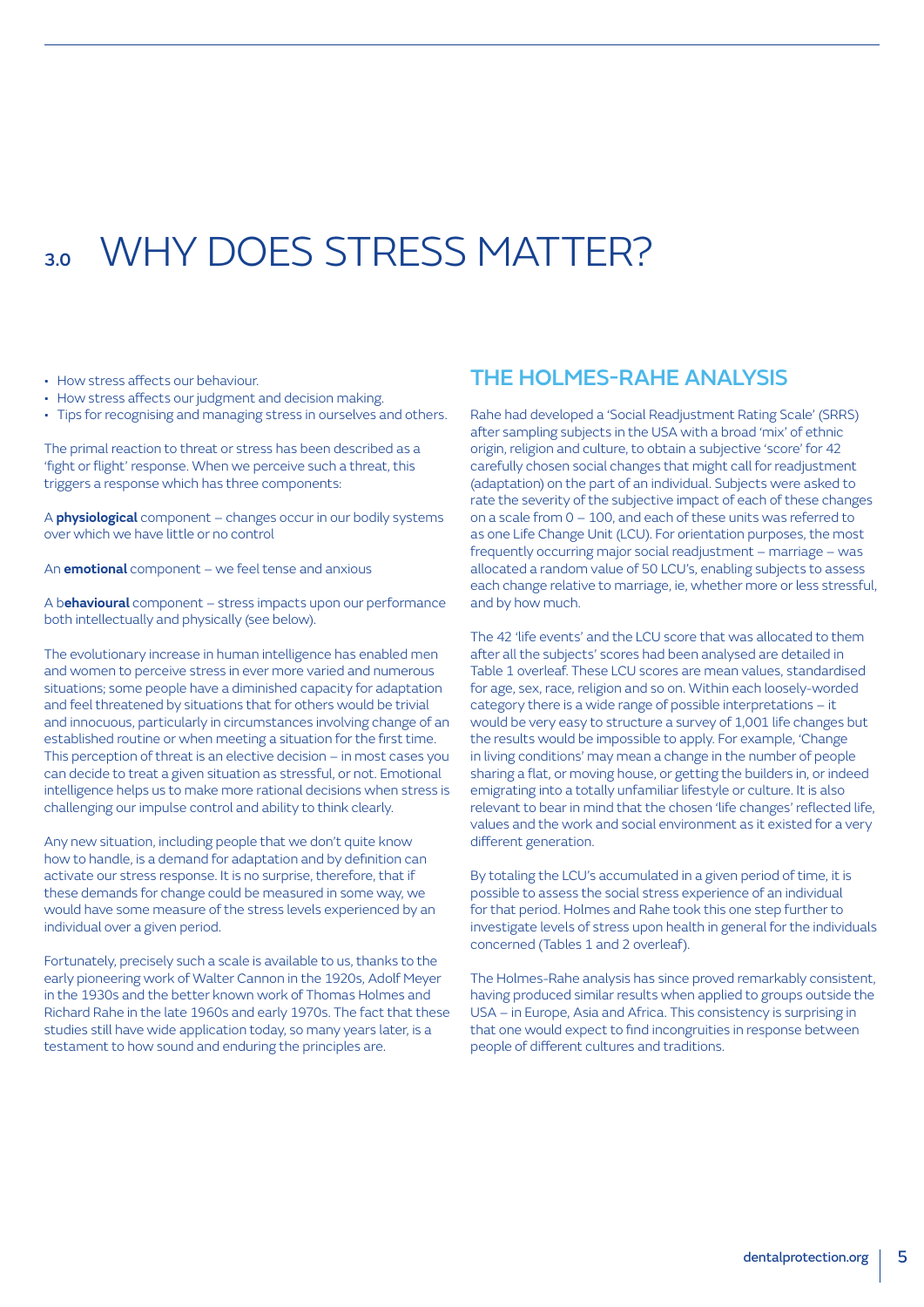Furthermore, the reliability of the Holmes-Rahe analysis helps us to understand two further facets of stress which are of direct relevance to us in dentistry. Firstly the demands for change do not have to be harmful – many of the life events quoted are amongst the most enjoyable and desirable we will encounter in life, but they still represent a demand for change (adaptation) and are therefore stressful.

The second important point to record is that many of these life changes record psychosocial stress – to which all individuals are exposed – and we dentists are obviously far from immune from these areas of stress. Indeed, some of the life events in the analysis are very likely to affect the general practitioner, perhaps during every year in his professional life, while he may be able to avoid others. It is essential to bear in mind that these social demands are setting the 'background' level of stress in addition to which will feature the other areas of stress prevalent in dentistry itself.

The physiological effects of such cumulative stress may well be more severe than when the same stressors act separately, and this has been a frequent criticism of the Holmes-Rahe analysis, in that it makes no provision for the effect of such stress potentiation. Of course, so controversial an approach to any subject will invite criticism from those who disagree with it. It is unrealistic to expect that human beings will fall conveniently into any classification of this kind, and the fiercest opposition has come from those who feel that the nature of the life event itself may be of less importance than the individual's response to it, ie, whether he sees it as pleasurable or not.

#### Table 1

#### SOCIAL READJUSTMENT RATING SCALE (RICHARD RAHE)

|                 | <b>Life Event</b>                           | <b>Mean Value</b> |  |  |  |  |  |  |  |  |
|-----------------|---------------------------------------------|-------------------|--|--|--|--|--|--|--|--|
|                 |                                             | LCU's             |  |  |  |  |  |  |  |  |
| 1               | Death of spouse                             | 100               |  |  |  |  |  |  |  |  |
| $\overline{2}$  | <b>Divorce</b>                              | 73                |  |  |  |  |  |  |  |  |
| 3               | Marital separation                          | 65                |  |  |  |  |  |  |  |  |
| $\overline{4}$  | Jail term                                   | 63                |  |  |  |  |  |  |  |  |
| 5               | Death of a close family member              | 63                |  |  |  |  |  |  |  |  |
| 6               | Personal injury or illness                  | 53                |  |  |  |  |  |  |  |  |
| $\overline{7}$  | Marriage                                    | 50                |  |  |  |  |  |  |  |  |
| 8               | Fired at work<br>47                         |                   |  |  |  |  |  |  |  |  |
| 9               | 45<br>Marital reconciliation                |                   |  |  |  |  |  |  |  |  |
| 10              | Retirement                                  | 45                |  |  |  |  |  |  |  |  |
| 11              | Change in health of family member           | 44                |  |  |  |  |  |  |  |  |
| 12              | Pregnancy                                   | 40                |  |  |  |  |  |  |  |  |
| 13              | Sexual difficulties                         | 39                |  |  |  |  |  |  |  |  |
| 14              | Gain of a new family member                 | 39                |  |  |  |  |  |  |  |  |
| 15 <sup>1</sup> | <b>Business readjustment</b>                | 39                |  |  |  |  |  |  |  |  |
| 16              | Change in financial state                   | 38                |  |  |  |  |  |  |  |  |
| 17 <sup>2</sup> | Death of a close friend                     | 37                |  |  |  |  |  |  |  |  |
| 18              | Change to a different line of work          | 36                |  |  |  |  |  |  |  |  |
| 19              | Change in number of arguments with spouse   | 35                |  |  |  |  |  |  |  |  |
| 20              | Mortgage of £150,000 ** or more             | 31                |  |  |  |  |  |  |  |  |
| 21              | Foreclosure of mortgage or loan             | 30                |  |  |  |  |  |  |  |  |
| 22              | Change in responsibilities at work          | 29                |  |  |  |  |  |  |  |  |
| 23              | Son or daughter leaving home                | 29                |  |  |  |  |  |  |  |  |
| 24              | Trouble with in-laws                        | 29                |  |  |  |  |  |  |  |  |
| 25              | Outstanding personal achievement            | 28                |  |  |  |  |  |  |  |  |
| 26              | Partner begins or stops work                | 26                |  |  |  |  |  |  |  |  |
| 27              | Begin or end school or college              | 26                |  |  |  |  |  |  |  |  |
| 28              | Change in living conditions                 | 25                |  |  |  |  |  |  |  |  |
| 29              | Revision of personal habits                 | 24                |  |  |  |  |  |  |  |  |
| 30              | Trouble with boss                           | 23                |  |  |  |  |  |  |  |  |
| 31              | Change in working hours or conditions       | 20                |  |  |  |  |  |  |  |  |
| 32 <sup>2</sup> | Change in residence                         | 20                |  |  |  |  |  |  |  |  |
|                 | 33 Change in schools                        | 20                |  |  |  |  |  |  |  |  |
|                 | 34 Change in recreation                     | 19                |  |  |  |  |  |  |  |  |
| 35              | Change in church activities                 | 19                |  |  |  |  |  |  |  |  |
|                 | 36 Change in social activities              | 18                |  |  |  |  |  |  |  |  |
| 37              | Mortgage or loan less than £150,000**       | 17                |  |  |  |  |  |  |  |  |
|                 | 38 Change in sleeping habits                | 16                |  |  |  |  |  |  |  |  |
|                 | 39 Change in number of family get-togethers | 15                |  |  |  |  |  |  |  |  |
|                 | 40 Change in eating habits                  | 13                |  |  |  |  |  |  |  |  |
| 41              | Holidays                                    | 13                |  |  |  |  |  |  |  |  |
| 42              | Minor violations of the law                 | 11                |  |  |  |  |  |  |  |  |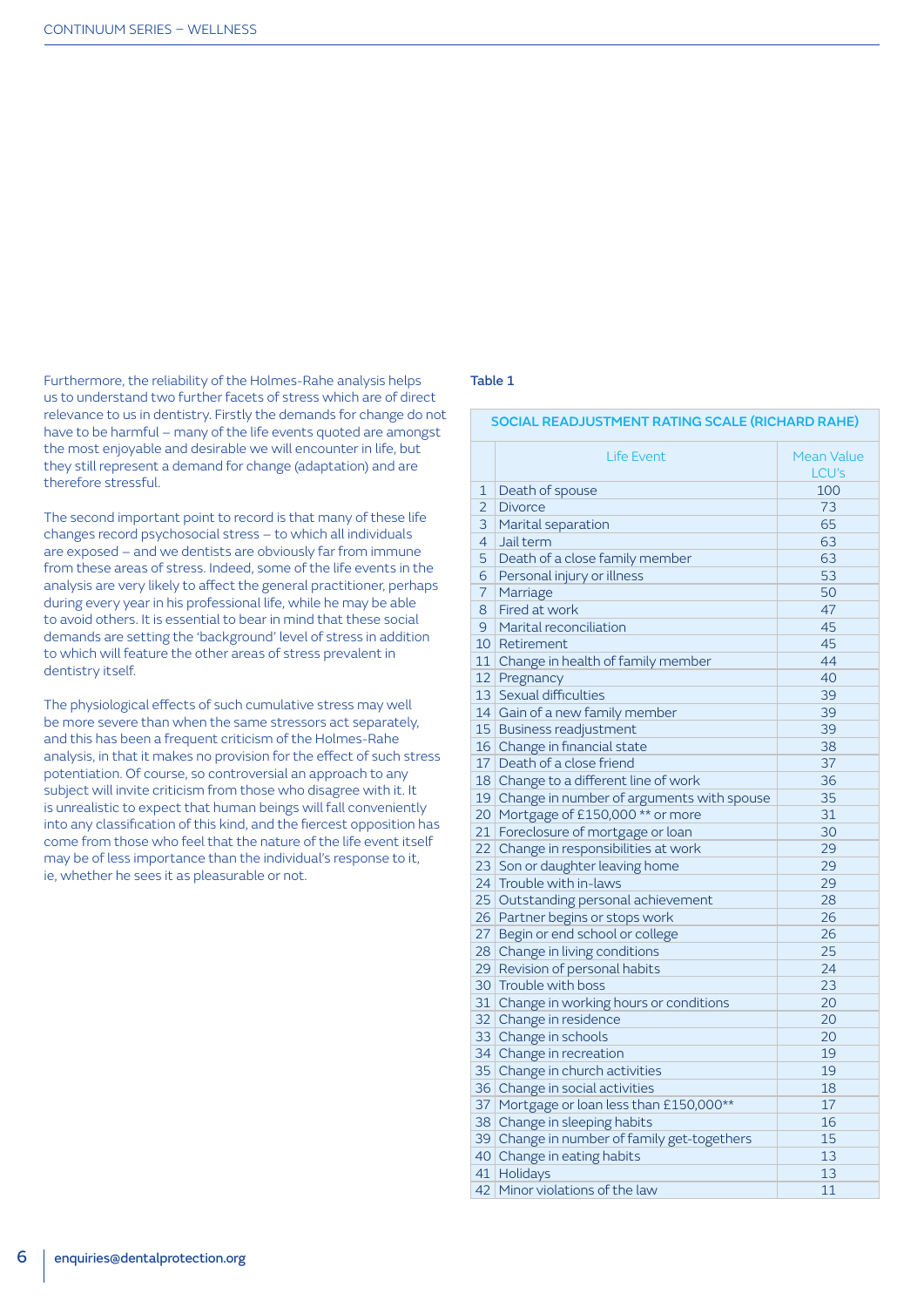\*\* This value has been adjusted from original to current day equivalent levels

To assess your LCU rating, total all separate life events during one year; if an event occurs more than once, count the score for each separate occasion. It is also interesting to note your LCU rating for short, intense periods of activity.

#### Table 2

#### **Impact of level of "Life Crisis" upon associated liklihood of experiencing stress-related illness**

|                | 50 | Total number of Life Change Units (LCUs) in 12 month period<br>100 |       | 150 200 250 300 350 |                 |  |              |  | 400 450 |  |
|----------------|----|--------------------------------------------------------------------|-------|---------------------|-----------------|--|--------------|--|---------|--|
| <b>MINIMAI</b> |    |                                                                    | MII D |                     | <b>MODERATE</b> |  | <b>MAJOR</b> |  |         |  |

Scale of "Life Crisis" and associated liklihood of suffering some kind of stress-related illness (Generic and other factors will influence areas of particular vulnerability)

#### AROUSAL AND PERFORMANCE

Let us accept for a moment that human performance can take place on various levels, is enormously variable for the same individual, and embodies emotional, intellectual and physical performance. A term used to describe the body's level of stimulation at a given time is 'arousal'. Any form of stress can increase arousal. Dr Peter Nixon was for many years the senior Consultant Cardiologist at Charing Cross Hospital, London and his explanation of the relationship between arousal and performance presented stress management in a way that is readily understood. Nixon's priceless contribution to the understanding of stress is his **'human function curve'** which is, he says: *'A paradigm illustrating the way in which we go 'over the hump' into exhaustion and deteriorating function if we allow ourselves to go on being aroused hard enough past the level of healthy fatigue'.*

The diagram overleaf illustrates this curve; note that point F marks the onset of fatigue, point E the onset of exhaustion and L the limit of adaptation beyond which even minimal arousal can precipitate a breakdown.

It will be seen from the diagram that initially, stress – from whatever source – will increase your arousal, and at the same time increase your performance; hence the frequently heard statement 'I work better under pressure'. Similarly, observe the intense concentration and clenched fist in a high jumper or weightlifter preparing for a record breaking attempt; it is an education to watch world class athletes using stress this way to **raise** their performance.

Throughout the day, then, your level of arousal increases up to a point where 'acceptable' fatigue appears. Note that performance after this moment is still increasing, but more gradually than before.

The amount of stress already experienced in the day will determine what time of day this point is reached and it becomes easy to understand why one dentist can be heard to say '*I'm at my most productive between 1 and 2pm; after about 4pm my work rate falls away so sharply, I see little point in working at all' and another 'It's funny – I work well until about 4.30pm, but the last half hour is really hard work and by the time I have driven home, I feel absolutely shattered'.* The dentist in the latter example has travelled over the hump and is running perilously close to the stage of exhaustion. The more often he does this, the further he will slide down the slope towards ill health. The steepness of the slope and the type of ill health he might experience will obviously depend upon physiological, genetic and external factors.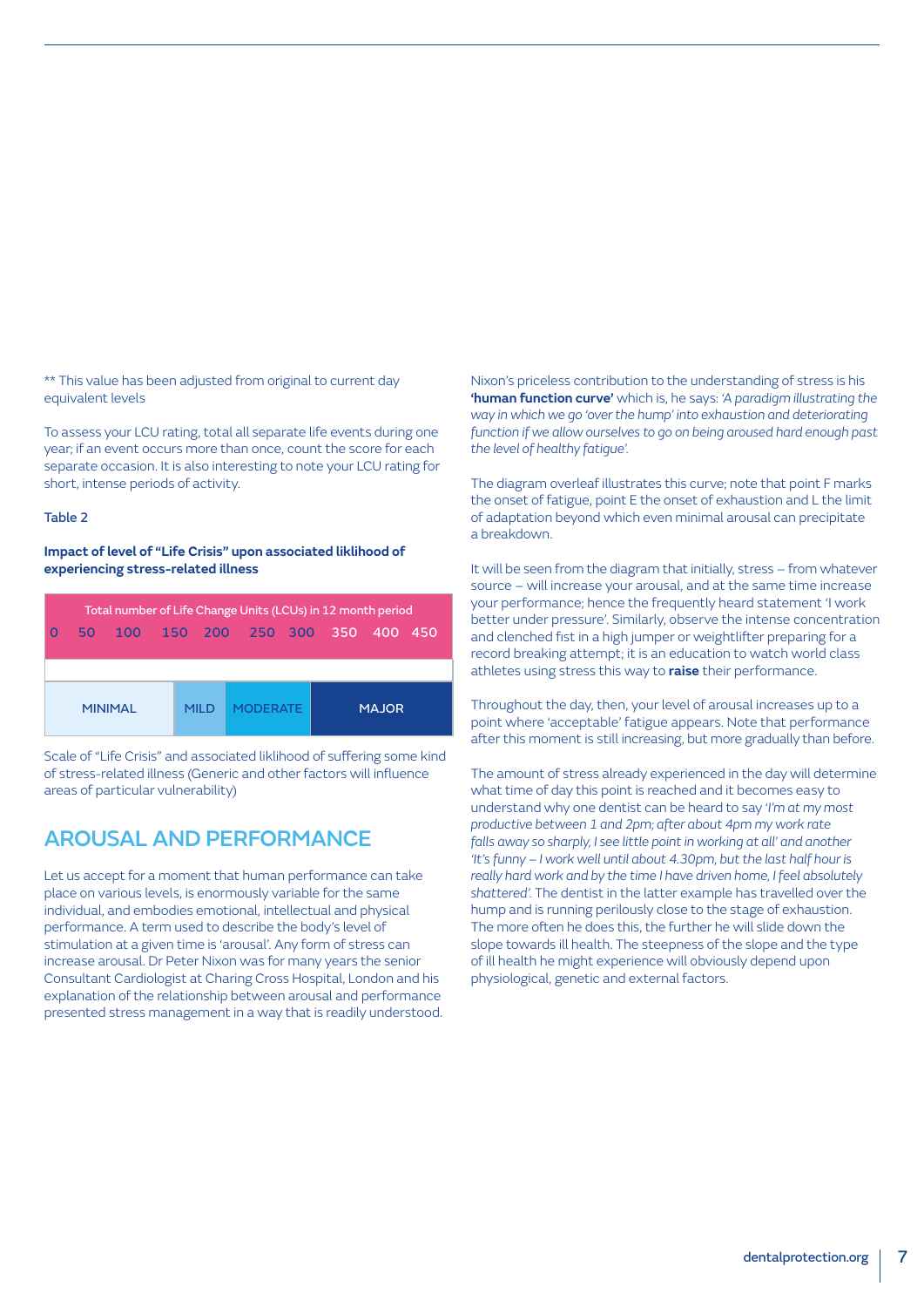#### Diagram 1

#### **An illustration of Nixon's human function curve**<sup>3</sup>



Nixon observes: 'To be exhausted is to court danger from every point of view. There are no reserves of energy to cope with unexpected and unfamiliar stimuli, and it is difficult to adapt to change. Furthermore, high levels of arousal interfere with the restorative value of sleep, and so aggravate the exhaustion'.

Exhaustion from physical causes may be familiar, when the individual's need and his desire are both served by rest and sleep.

Exhaustion from rage, or worry or frustration, however, is a particularly dangerous form of arousal because the individual's usual response is to deny the problems or to reject them, and to press on regardless towards ill health. Another problem of worry is that it interferes with one's ability to sleep, and with the quality of sleep, thereby undermining the individual's potential for recovery and restoration.

### CAUSES OF OVER-AROUSAL

Nixon found that the commonest immediate causes of what he described as 'over-arousal' are:

- Loss of ability to understand or control our circumstances
- 'People poisoning' that is, interpersonal pressures exerted from people from whom there is no escape
- Unacceptable time pressures
- A high score in lifestyle changes (Homes-Rahe analysis)
- Sleep deprivation.

Fatigue and exhaustion are, of course, two of the 'warning lights' of the body, whose purpose it is to maintain homeostasis.

#### WHICH TYPE ARE YOU?

Personality can also have a bearing on the dentist's ability to cope with stressful situations. A study carried out by Professor Cary Cooper et al<sup>4</sup> suggested that dentists had a tendency to exhibit 'Type A' behaviour. People with 'Type A' personalities tend to be driven, highly ambitious, impatient, aggressive and intolerant. They have high expectations of themselves and those around them. 'Type B' personalities although they may be equally ambitious and successful, are able to perform in a calmer and more relaxed manner. People can fluctuate between these two behaviours which are said to be on a continuum.

People with Type A personality trait are convinced that they can never exhaust their reserves of potential performance. They believe that if they keep pushing themselves hard enough, for long enough, they will achieve more. Indeed, they do not even notice that they are starting to achieve less. They will not acknowledge that this is why they are making mistakes, or things are starting to frustrate them when they are not going right. They see the upward slope of healthy tension on Nixon's Human Function Curve continuing for ever (see the dotted line on diagram 2).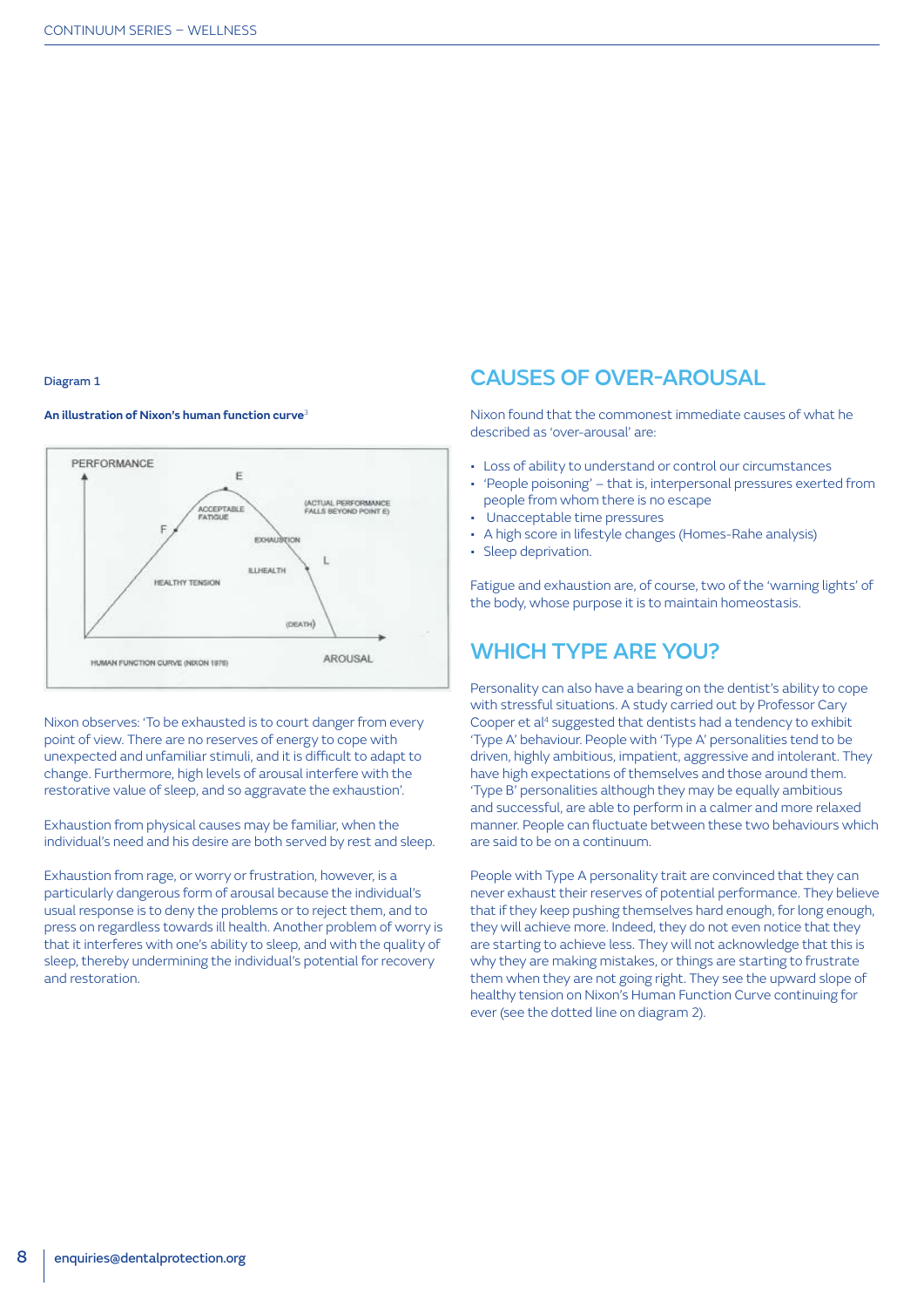### HUMAN FUNCTION CURVE

Let us now establish how we can understand the signs and recognise an individual's position on the human function curve.

#### Diagram 2



#### HEALTHY TENSION

Over this phase you feel well, respond well to change and challenges, are adaptable and your overall performance is good; as you climb up the slope of healthy tension, you are actually capable of clearer and more original thought, you are more productive, you make more astute decisions and generally perform better as your level of arousal increases.

### ACCEPTABLE FATIGUE

You think less clearly, and feel generally less 'sharp' than before. You will notice that you have to work harder and harder in order to achieve the same result. You may become frustrated more easily, things don't 'go right' for you, and you may become more accident prone in the early stage of exhaustion. These changes reflect the emotional and behavioural component of the stress response, and are caused by physiological changes occurring within our body.

#### **EXHAUSTION**

At this stage you may engage in fruitless activity for its own sake, and /or become bad tempered, grumbling and irritable. You may have a preoccupation with trivia while failing to attend to more important matters. The qualities for success disappear and the individual becomes increasingly resistant to change. Eating, drinking or smoking may increase, and there is a notable increase in 'escape' activities.

The difference between healthy tension, acceptable fatigue and exhaustion is analogous to pushing a car. On the flat, you gradually pick up momentum (healthy tension) and the going is easy. On reaching a slight uphill incline, the going becomes a little more difficult (acceptable fatigue). Some progress can still be made, but finally a point will be reached where the car starts slipping back towards you despite all your pushing (exhaustion).

During periods of relentless pressure (including periods of change), it is much more likely that managers and staff members will be driven 'over the hump' into the area of exhaustion. Nixon's simple model helps us to understand why the overall performance of members of the practice team can be directly affected during times of change.

#### THE 'HUMP'

At the height of the Human Function Curve, where Acceptable Fatigue goes 'over the top' into Exhaustion, certain features come into prominence with remarkable consistency between individuals – see section on Procrastination overleaf.

### WHY IS CHANGE STRESSFUL?

In recent years the pace of change in healthcare has been accelerating, and there is no sign of a more stable period ahead. It is easy for the impact of change upon our wellbeing to go unnoticed, but it leaves a legacy that manifests itself in how we feel, react and behave on a day-to-day basis. As the Holmes-Rahe analysis of life events suggests, change is stressful because it creates insecurity and can prompt concerns about the future. The less control the individual has over the changes, the more destabilising and stressful the change tends to be. It is for this reason that it is particularly stressful when a number of changes occur at once, or in quick succession, because the individual doesn't get time to restore any sense of stability or re-establish homeostasis through effective use of so called 'coping strategies' which we will consider shortly.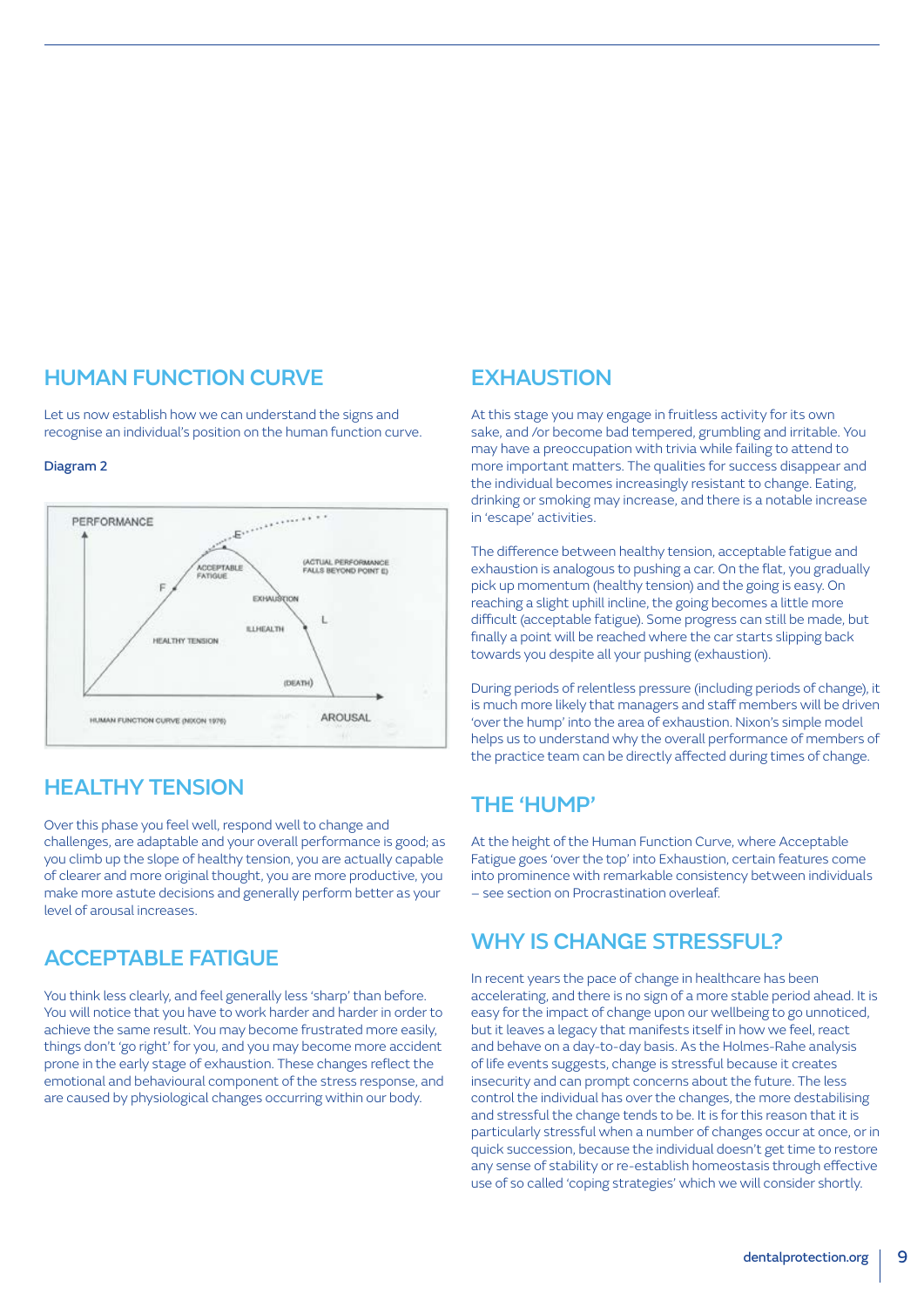Much of the stress of change can be dissipated by having good support through times of change. The lack of such support – or a perception or assumption that such support is not available – can make change seem all the more threatening and stressful.

Change also creates a number of knock-on effects; the sense of loss of control over events can lead to poor management of people, information, resources and systems/processes, a poor response to stress, poor judgement, poor decision making or – worse still – no decision making at all. The manager, who loses the confidence to assess situations, evaluate options and make decisions, or to recognise when others are struggling to cope with the demands made upon them, is not likely to be effective in his or her role as a manager.

One of the problems of change is that it very often threatens or squeezes out the most pleasurable aspects of a job or working situation. Sometimes the workplace – especially a dental environment which presents so many of the factors that can lead to over-arousal - is no longer a 'fun' place to be, and the extra demands imposed by the periods of change leaves no time, energy or space for members of the working team simply to enjoy each other's company.

At times like these, strong leadership can come to the rescue, rebuilding confidence and self-belief, guiding and reassuring those members of the team who have lost focus as a result of the change, and restoring the mutual trust and reliance that exists in more stable times, when everyone is more sure where they are generally, more sure of their own role and of the role of others. The greatest danger in times of change (as we will see shortly) is that negative attitudes can start to prevail. When those at the top of the management structure or senior members of the team are themselves struggling to cope with stress, they are unlikely to be able to provide the leadership and support that might be needed by other team members.

#### PROCRASTINATION

Stress is probably the greatest single cause of procrastination. Putting things off is a coping strategy inherent in the human stress response, designed to prevent overload and the physiological, physical and emotional over-arousal that leads to much of the stress related illness in modern society.

Procrastination is an 'escape' activity just as surely as the physical 'escape' of running away, but it is a kind of psychological escape associated with:

**Suppression** – here, something that needs to be done is deliberately and consciously forgotten or ignored, perhaps because it is big, complex, frightening or threatening in some way.

**Repression** – here the individual denies the existence of a problem or unpleasant job that needs to be done – but in an unconscious and unplanned way, as if body and mind is protecting itself by drawing a curtain over the problem, to give the individual time and space to gather the energy and will to address it.

In the context of the human function curve, it is towards the end of the phase of acceptable fatigue (up towards point E in diagrams 1 and 2) that an individual tends to be less decisive, and feels less able to deal with challenges. It all seems just too much like hard work and this is here that 'escape' activities such as those described above, tend to appear. Procrastinating decisions and tasks is one of the hallmarks of this moment, and is a reliable indicator that the individual needs to take steps to reduce the stress he or she is experiencing or to take a break of some kind to draw breath and recharge batteries.

#### SLEEP DEPRIVATION

Prolonged sleep deprivation is another important factor in making an individual less able to cope with periods of stress. Sometimes, prolonged exposure to stress can create a vicious cycle by interrupting normal sleep patterns, making the individual more tired and less able to deal with the stress. Tiredness can result either from a lack of sleep, or overexertion (whether physical or psychological) or as a defensive reaction to prolonged stress ie, a coping mechanism. Either way, it makes you much more likely to procrastinate.

Individuals, who have a tendency to worry, may be particularly vulnerable to disturbed sleep patterns, especially if there is no obvious solution that is within their control, for the situation that is the focus of that worry, pressure and discomfort.

### THE GUILT CYCLE

Knowing that you are putting things off, and knowing that you are not 'coping' terribly well, are two situations that can compound the problem. Many people feel guilty when they know that they are 'ducking' decisions or tasks, and this can be a source of further stress.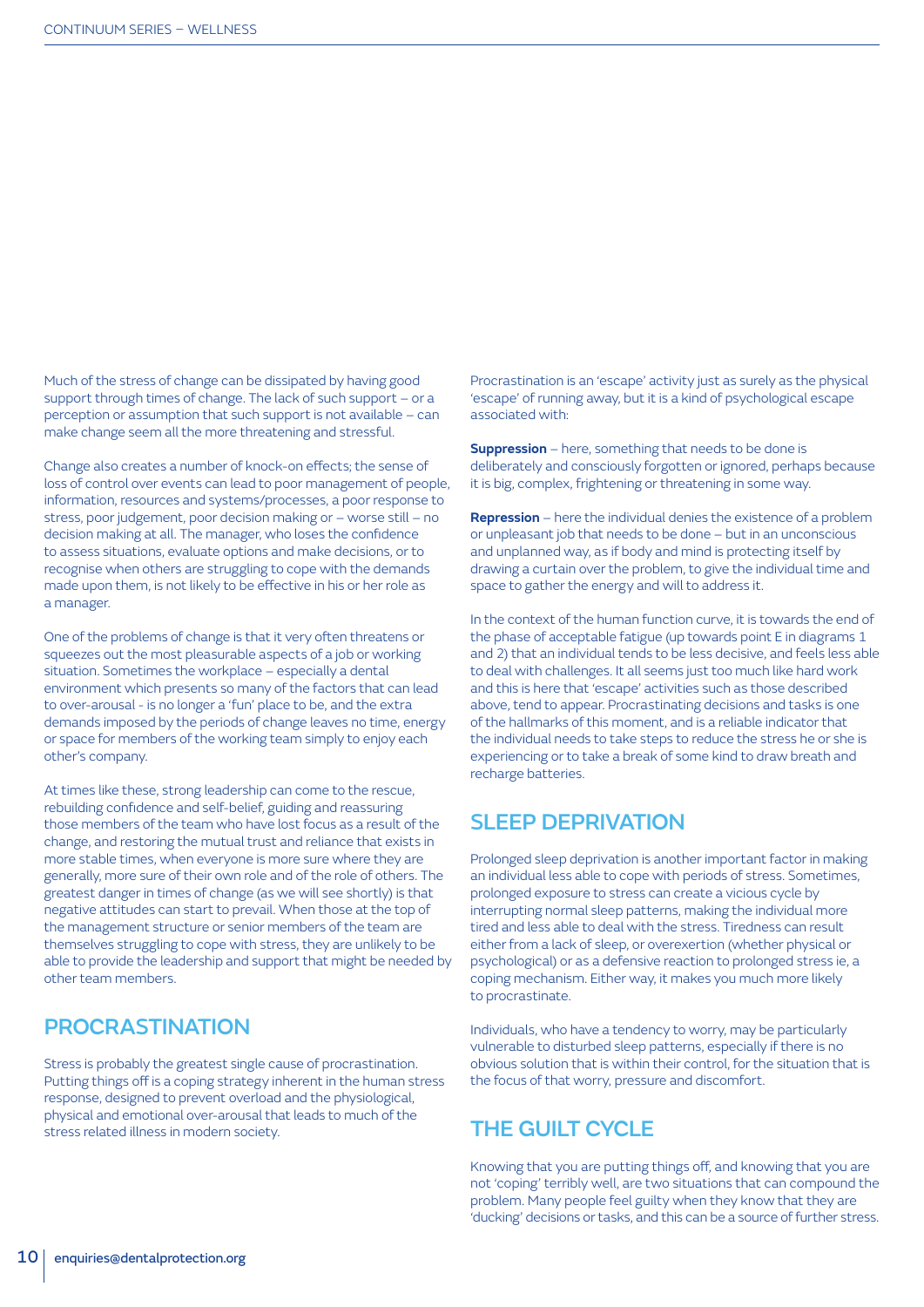# 4.0 READING THE SIGNS

These warning signs are like traffic lights in our lives. Green means that everything (or nearly everything) is going well with us. We are enjoying our work, the practice is flourishing, we have a great team and the patients are appreciative. Home and social life is good and the sun is shining. Then perhaps things start to go slightly awry – a valued chairside assistant leaves, creating extra work for the rest of the staff, and leaving you feeling as if you've lost your right arm. You find yourself staying later at the surgery to catch up and you are aware that you are feeling more tired than usual. At the surgery you feel your concentration slipping slightly and you are becoming tense and irritable. This situation may carry on for a while with perhaps other events occurring to add to the mix – a complaint or family illness for example. At home, your evening glass of wine is turning into two or three. You are sleeping badly, relationships are suffering and you are starting to feel that you can't cope. The red light is beckoning! If the symptoms continue to intensify to the extent of absolute exhaustion, ill health and the inability to cope it could be advisable to ask or look for help.

#### RUNNING ON EMPTY. WHAT IS 'BURNOUT'?

Burnout is one of the possible consequences of chronic work related stress and is sometimes described as the gradual erosion of the person. It occurs when the person feels they are 'running on empty' on an emotional, physical and mental level and can manifest itself by a loss of enthusiasm for work, lateness and irritability towards staff. Other manifestations such as cynicism, negativity and indifference towards patients and others are not uncommon. This is known as 'depersonalisation' or 'dehumanisation'.

Lastly, a tendency develops in the person that makes them feel dissatisfied with their achievements and accomplishments and to view themselves in a negative light.

Burnout tends to occur less in people who are cynical and uncaring, but as dentists are mainly dedicated and compassionate professionals, they can try endlessly and futilely to improve the situation.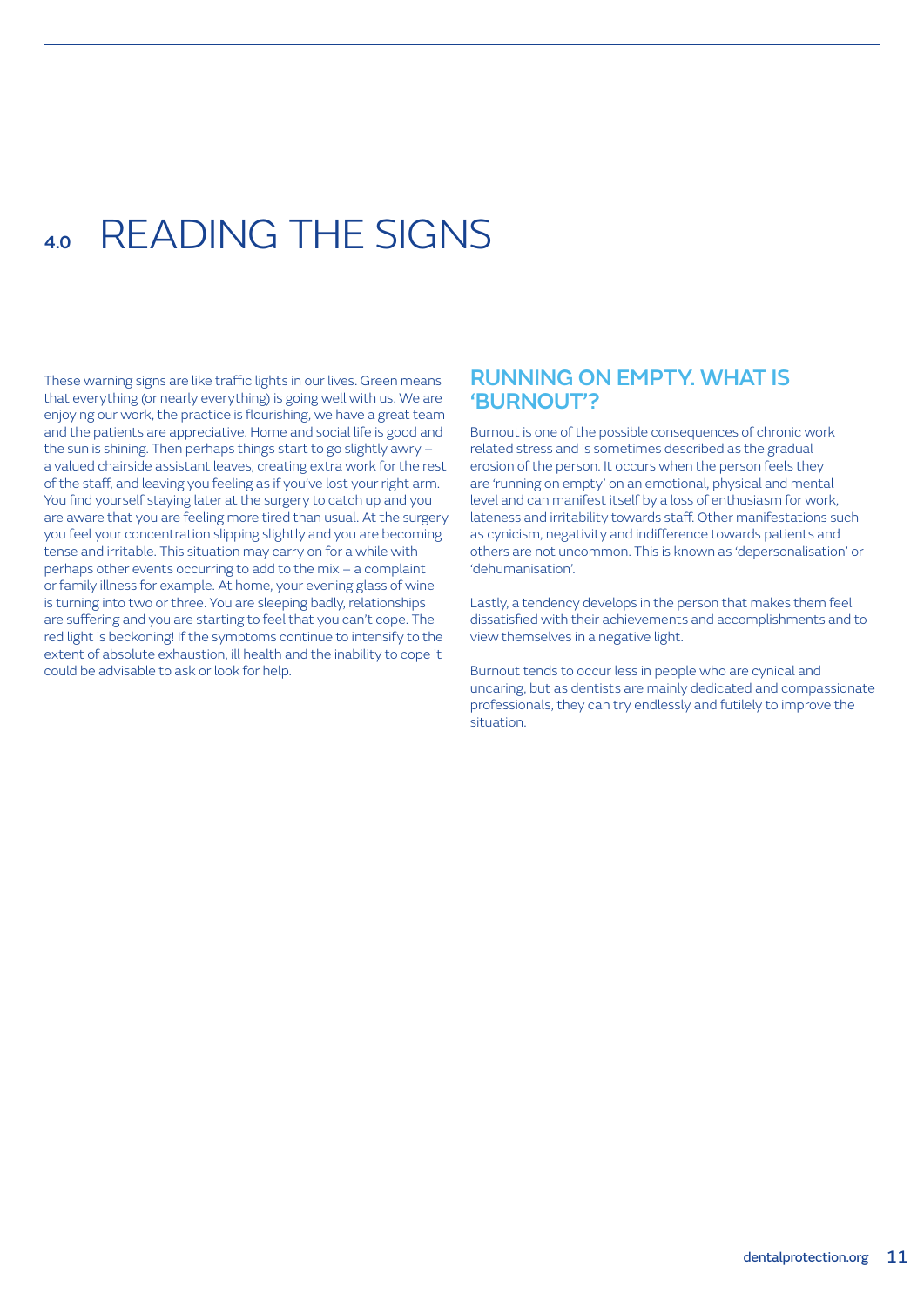# 5.0 HOW DO WE REDUCE STRESS IN THE WORKPLACE?

### IDEAL SITUATION

A successful practice (or dental department) is one where effective stress management strategies are firmly in place. This contributes to the atmosphere of well-being and competence within the practice. Its positive effect emanates throughout – staff and team members feel valued and motivated and patients feel more relaxed and welcome. It's a 'win-win' situation for all concerned.

Achieving this ideal situation does not come naturally to many practitioners who may require guidance. It may be necessary to consider what your goals and aspirations are in relation to both yourself and your practice. Hopefully some of the coping strategies that follow will be of assistance.

#### PRACTICAL STEPS

In terms of individual stress, try taking a step back and assess where the stress is coming from. Writing a list of causes from the most stressful down to the least stressful will help you gain some perspective of the problem and may inspire you to tackle some of the issues raised. It is even possible that you could be the cause of the stress! You may need help in dealing with some of these issues. Try not to let pride stand in the way of getting the help you need.

It could also be useful to employ this technique with your chairside assistant and receptionist by asking them to identify the sources of stress. By airing and discussing grievances, concerns and new strategies, the various members will feel part of the dental team and provide mutual support in time of stress.<sup>5'</sup>

#### RELAXATION TECHNIQUES

Although it is often thought that relaxation is not compatible with working in a dental surgery, with organisation and planning it is feasible. (Some European countries manage successfully to incorporate this into their working day.) A prerequisite would have to be a competent receptionist who would not fill your appointment book so full that you do not have time to breathe, let alone try some deep breathing (which is excellent for calming you down). Take in a deep breath (don't hold it) and count one, two three as you exhale slowly.

In your everyday life having a period of relaxation is vital. It could be as basic as taking breaks in the day, or going out at lunchtime, to listening to music or having a relaxing bath. The importance of relaxation is that it enables you to switch off and recharge your batteries.

Equally important is physical exercise. Exercise burns up the excess adrenaline resulting from stress, allowing the body to return to a steady state. It can also increase energy and efficiency. Find an exercise which you enjoy that will motivate you to continue doing it. Exercise also releases endorphins, which give us the 'feel good factor' and make us nicer to our patients and staff! A brief walk at lunch time, for example, might make all the difference.

Balance your diet. Eat a proper breakfast, drink sensibly and include lots of water to rehydrate the system. Include complex carbohydrates (wholemeal bread, jacket potatoes) in your diet, to counteract mood swings, and fruit and vegetables to provide vitamin C to support your immune system.

Manage your time (and yourself) efficiently. Again, taking a step back and reviewing your working practice is essential. Do you have an allotted time for dealing with emergencies and administration? Are you constantly running behind schedule causing your stress levels to escalate? Is there a dedicated short break mid-morning and afternoon when the whole practice can stop for a drink and take a breath? Do you make sure you have time to go to the toilet. Developing leadership and organisational skills will enable you to feel more in control of you working environment.

Ensure that your staff have been properly trained (and, if not, ensure they are!) and are aware of their individual roles and responsibilities. Encourage a culture of mutual support, whereby asking for help (say from you, your practice principal or an experienced colleague) is not viewed as weakness. Talking over your problems with someone you trust can be such a help. Dentists often relish being asked for advice by their colleagues and being able to share with them their own years of experience in managing stressful situations.

Some dentists may be excellent practitioners but sadly lacking in interpersonal skills. An ability to listen is a gift. If you feel you would benefit from training in communication, there are a number of courses and modules available from Dental Protection at [healthcare-learning.com/dploffer](http://www.healthcare-learning.com/dploffer).

By incorporating at least some of these strategies into your everyday and working lives, you could create an environment which is stress free and an environment in which it is a pleasure to work. It could also make the difference between a good practice and an outstanding one. A win-win! Who wouldn't want that?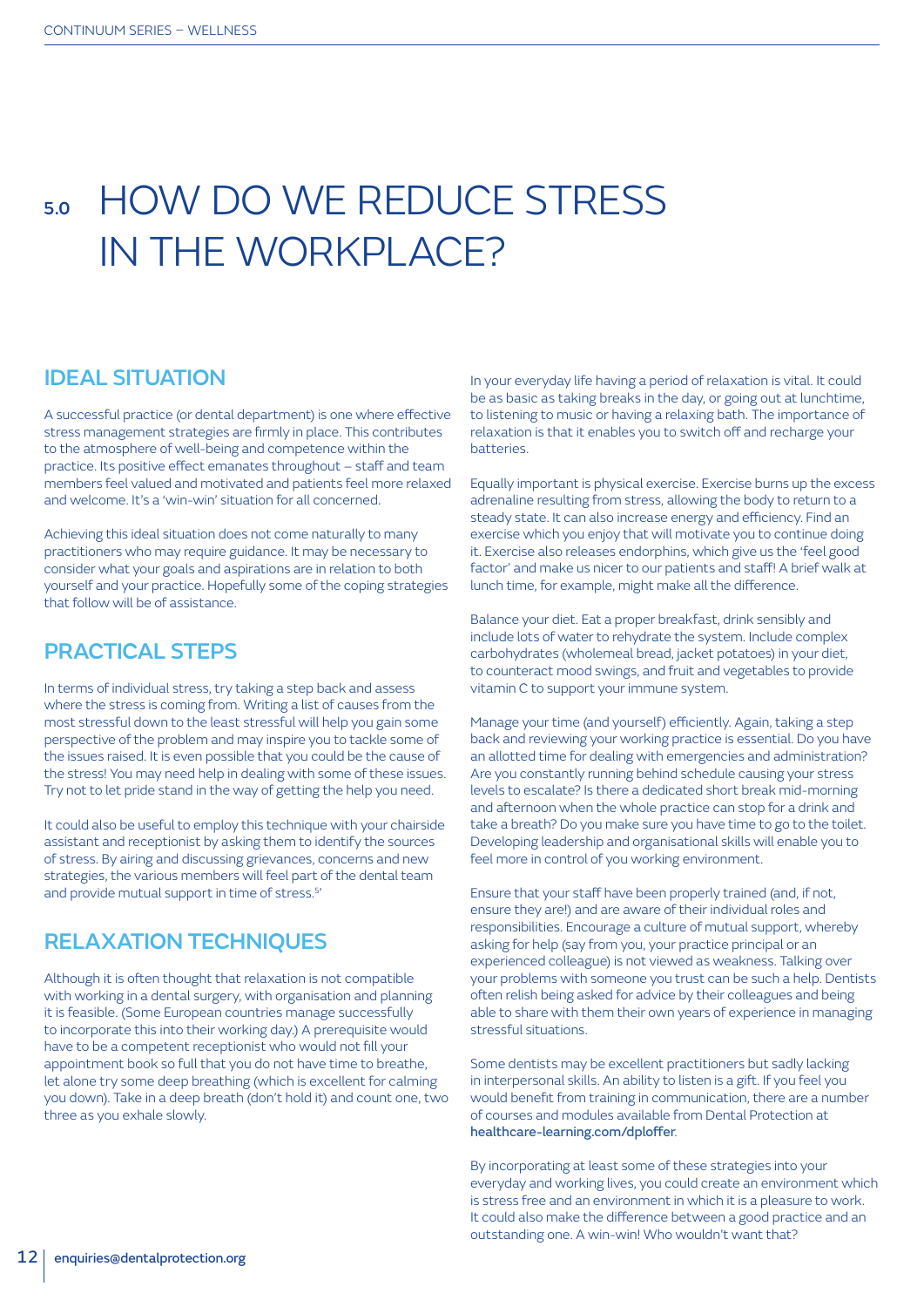# 6.0 HOW DO WE APPROACH OUR OWN PROFESSIONAL AND PERSONAL LIVES?

Solutions to burnout include the following strategies:

- Admit the problem
- Assume responsibility for solving it
- Decide what can be changed and what cannot.

Feelings of burnout can be used as motivators in changing priorities and improving the quality of life<sup>6</sup>. It is ok to give yourself time off to allow more objective analysis of the problems. It isn't selfish or weak to do this. Whatever impression they may give to the wider world, those who appear to be strong, smart and confident continuously give themselves space to think, analyse and plan. It doesn't happen overnight for them either and searching out people who will actively listen in a non-judgmental manner will be an invaluable first step. Establishing good personal and professional networks means that you can enjoy the giving back as well as being in a position to soak up the experiences of others.

You might like to consider working somewhere different for one session a week (a teaching or supervisory role perhaps?) where a new set of colleagues and a change of environment can give another helpful perspective. Don't be driven by financial gain alone: take time off regularly, make time to 'decompress' after work, keep work and home life separate and create a social life that is truly satisfying.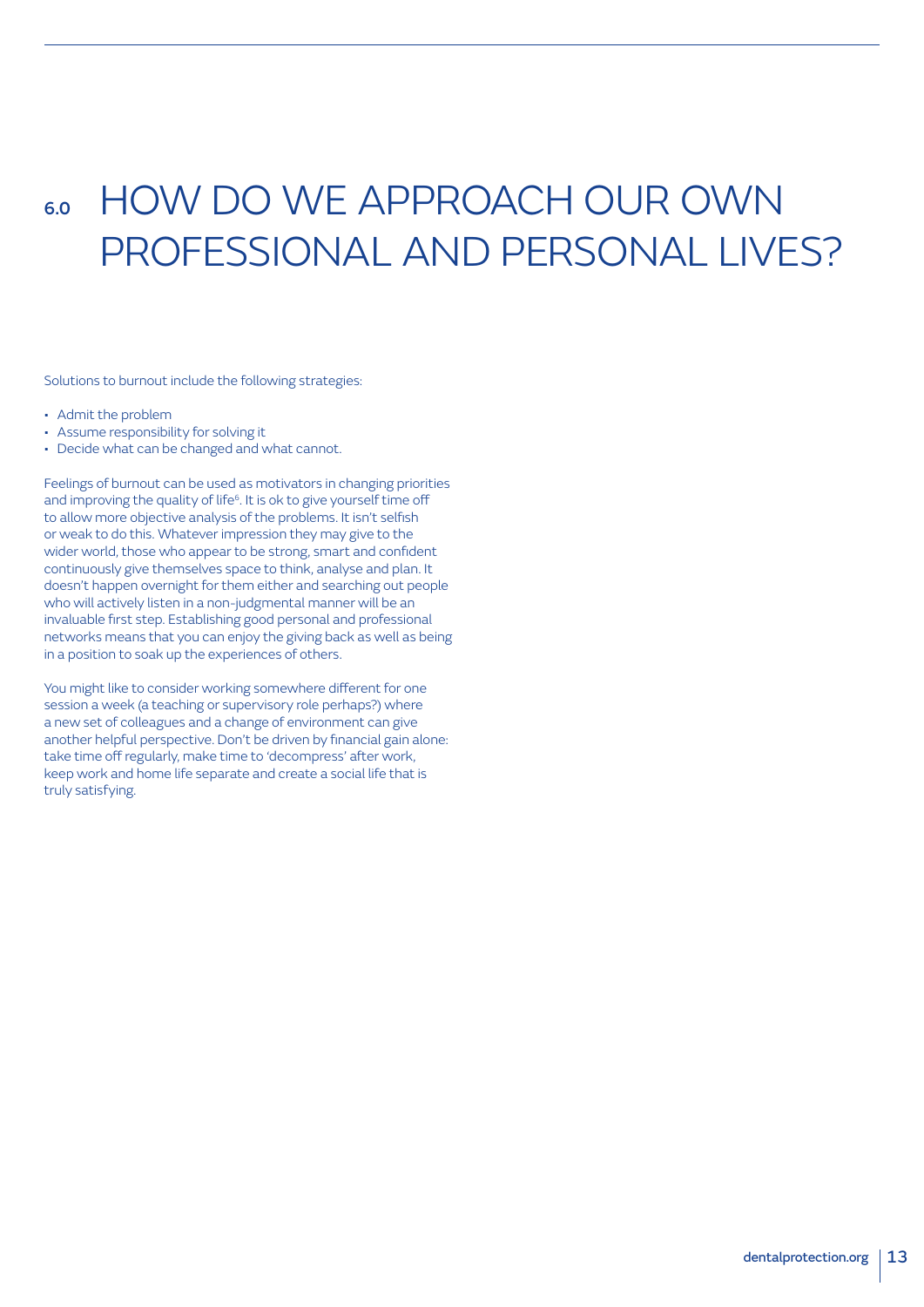# 7.0 YOU ARE NOT ALONE – SUPPORT IS AVAILABLE

DPL provides access to a counselling service which is available to members who have experienced an adverse incident or dentolegal issue and are experiencing emotional or psychological difficulties. Professional help with stress and anxiety is often the best way of rooting out the issues that are at the core of the problem. Jenny Lanyon is Head of Clinical and Service Development at PPC Worldwide, who are facilitating the counselling service for DPL. Ms Lanyon believes that counselling can be an 'enormously liberating' experience, and that it is a 'stress-busting' activity. Talking to a neutral but caring person allows clients to be open about the stressful situation, without losing face. Because the counselling services are available either by telephone or as a face-to-face meeting, it is possible to speak to a counsellor at the time which is most convenient. Telephone counselling is a 24/7 service, and it fits particularly well into busy lives. Online counselling – a real-time, 'chat'-based service – is an alternative way of seeking help and support at any time, day or night.

'PPC's counselling aims to find practical solutions to issues, rather than unravelling the past. It is helpful to look at the reasons for the development of the stressful situation, but always with a view to replacing a 'vicious' with a 'virtuous' circle. In practice, this involves replacing emotional symptoms with behavioural tasks. So, for a client who feels tired and anxious 80% of the time, the aim would be to begin to reduce – rather than eliminate – that high percentage. Monitoring stress symptoms on a daily basis is an important part of the process, so that even small changes can be registered as progress.

'The counselling process might continue to look at sleep patterns and, particularly, sleep deficit – a very common cause of stress. The counselling would then focus on establishing a plan to remedy the poor sleep pattern. This would need to be realistic and gradual – behavioural change takes time. It might begin with the client setting an alarm to remind him/herself to go to bed at an agreed time every night. The following week might introduce a period of relaxation before bed – a walk with the dog, a conversation with a partner, reading a book, or use of a relaxation tape.

'Depending on the client's needs, the counselling might then look at exercise patterns and increasing the time spent on enjoyable leisure pursuits. Scales of 0-10 are used to assess progress at every stage, and counsellors will always discuss with clients how they will handle setbacks. It is normal for progress to be 'stop-start', and it is important not to become demoralised, so that the whole project is abandoned.'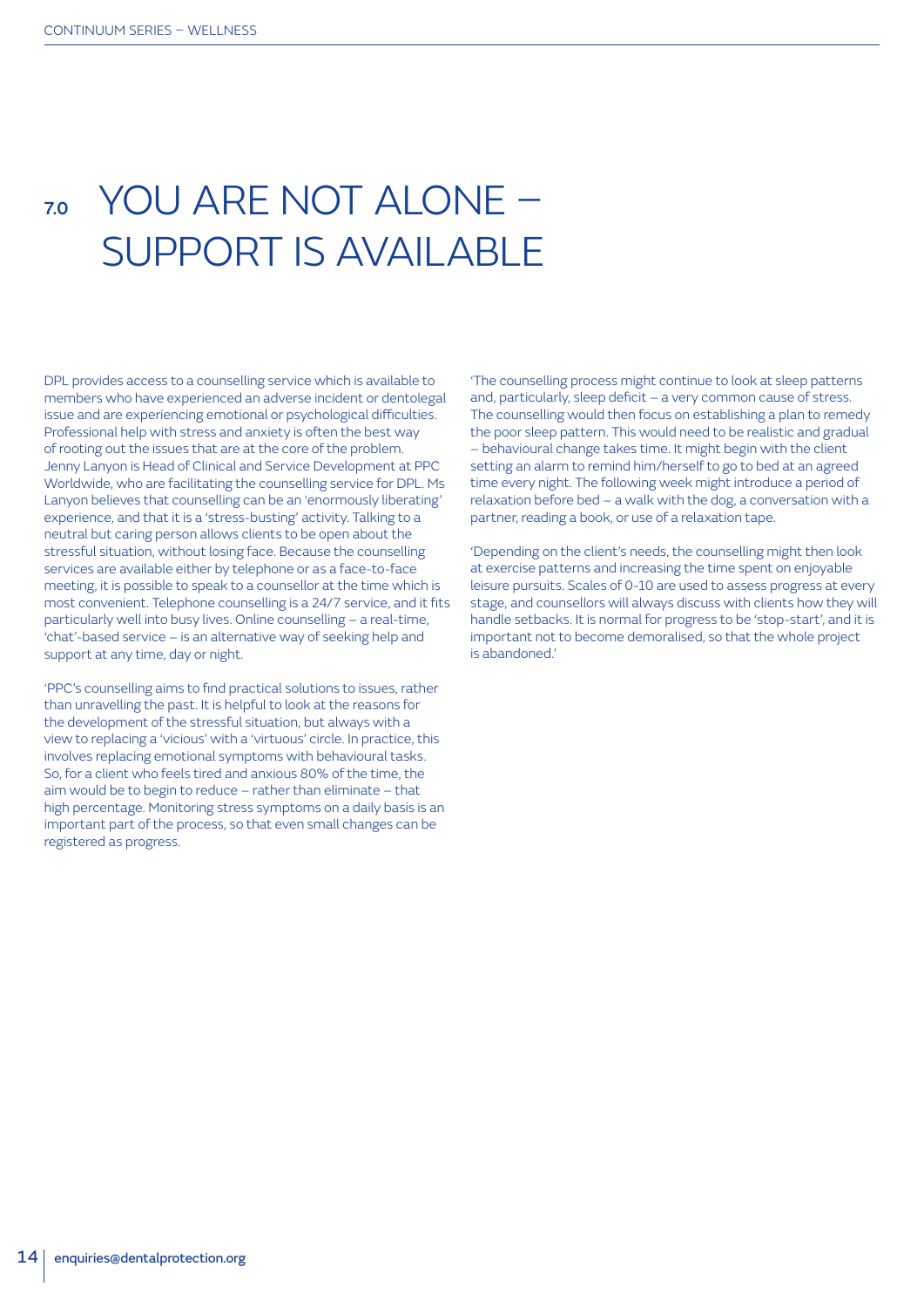# 8.0 COUNSELLING **SERVICES**

9.0 SUMMARY AND **REFERENCES** 

If you have contacted DPL about a case and you feel you might benefit from accessing the counselling service, simply contact the dentolegal adviser handling the matter, and they will provide you with the necessary contact details. If you have not reported a dentolegal matter to DPL, but are suffering from stress due to an adverse incident or dentolegal issue, you can also contact DPL and ask to speak with a dentolegal adviser.

As mentioned above DPL's counselling service is provided by PPC Worldwide whose services are tailored to the individual's requirements and delivered by fully trained, qualified and registered psychologists and counsellors. PPC's in-house telephone counselling provides immediate access to support 24 hours a day, seven days a week, and face-to-face counselling sessions can be arranged near to you and at your convenience, all funded by DPL. The service provided by PPC is entirely independent and confidential – DPL will not be informed of any contact that members have with PPC.

But you don't have to wait until somebody sues before you decide to seek help. By adopting a pro-active awareness of the signs that signal that you could have a raised level of stress you put yourself in a position to address the situation at an early stage. A discussion with colleagues or close friends can frequently provide an opportunity to tease out some of the causes which can then be addressed. If the early signs of stress cannot be resolved then a more formalised approach could be required. Self-referral to your own doctor or to the occupational health team, if available, would be the most obvious approach.

Early recognition of a change in your own sense of wellbeing is actually the start to reversing the situation.

Every dentist is likely to experience some level of stress from time to time during a long career. The important thing is to recognise when constructive, enabling and helpful stress is beginning to turn into damaging stress.

Knowing when to act before the situation has become a destructive cycle requires a level of self-awareness and personal honesty and this advice may help you to recognise the signs. Equally, you may have supportive colleagues and family members who might give you a nudge if they spot that all is not well. That's the time to accept their support and start to address the issues. Denying there's a problem will just make it harder to get back on an even keel and start to enjoy life again!

#### **References**

- 1. Mark Hillman, Ph.D. *Stress and Dentistry: Better Practice Through Control*
- 2. Sanders et al, *Journal of Dental Education*. Volume 63 (9), September (1999)
- 3. Nixon, P. G. F. The Human Function Curve (1976) *Practitioner*  217: 765-769; 935-944
- 4. Sutherland V J, Cooper C L, *Understanding Stress: A Psychological Perspective for Health Professionals*. London: Chapman & Hall (1990)
- 5. R. Freeman et al, *Occupational Stress and Dentistry: Theory and Practice Part II Assessment and Control*, BDJ (1995) 178:218-222.
- 6. Pride, J. Dealing with Dentistry's Image Dilemma : *JADA* 1991 122(9): 91-92